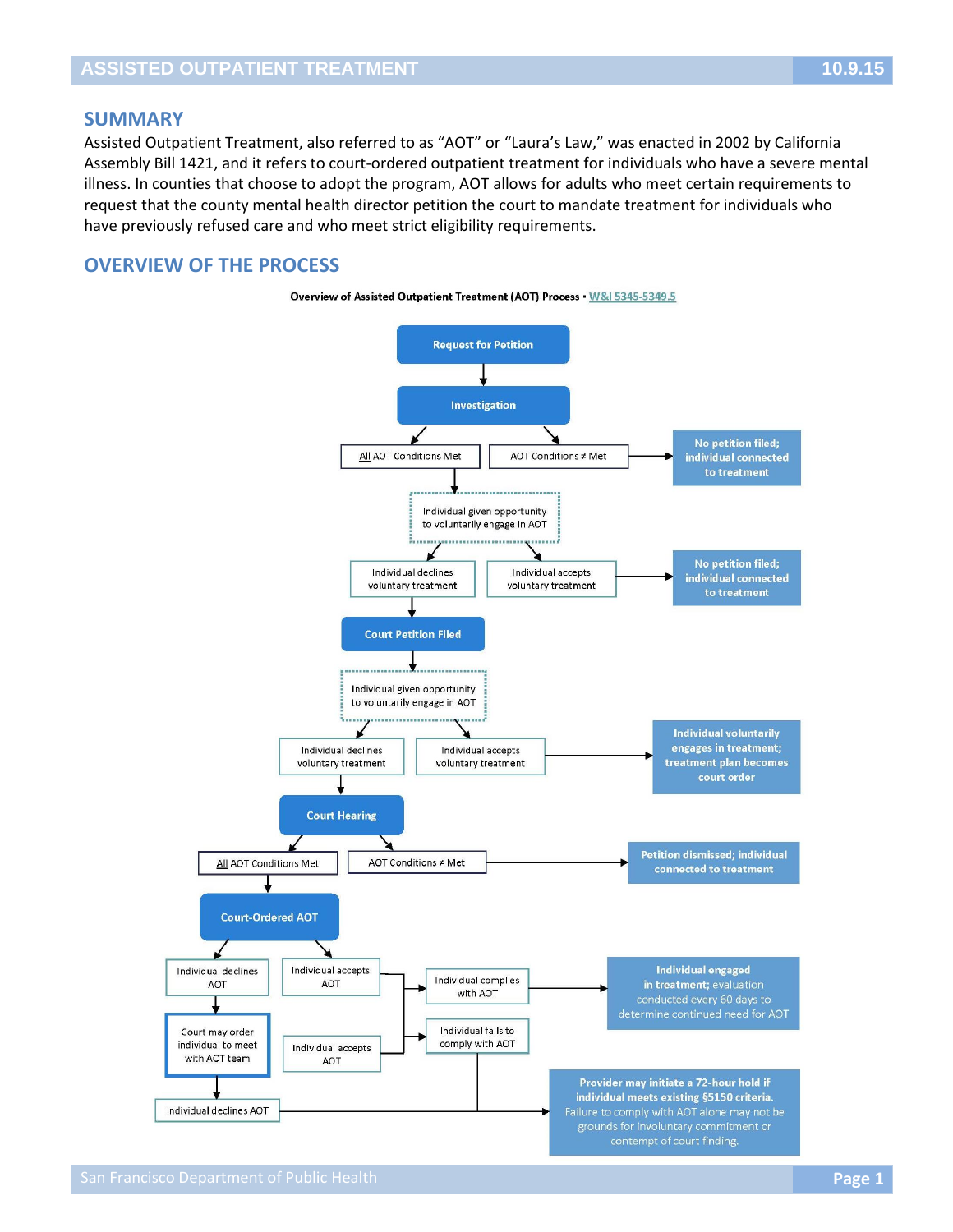# **ELIGIBILITY**

## **Who is Eligible for AOT?**

An individual must meet all of the following criteria to qualify for AOT:

- 1) Be at least 18 years of age;
- 2) Suffer from a serious mental disorder (defined by W&I §5600.3 (b)(2) and (3));
- 3) Be unlikely to survive in the community without supervision, per clinical determination;
- 4) Demonstrate a history of failing to comply with treatment (one of the following must be true):
	- a) The person's mental illness has been a key factor in necessitating psychiatric hospitalization or mental health services while incarcerated at least twice within the last 36 months, not including the period immediately preceding the petition for AOT, or
	- b) The person's mental illness has resulted in one or more incidents of serious and violent behavior toward himself or another in the last 48 months, not including the period immediately preceding the petition for AOT;
- 5) Have been offered the opportunity to participate in treatment but failed to engage;
- 6) Be substantially deteriorating;
- 7) Be an appropriate match for AOT, meaning that AOT offers the least restrictive placement needed to ensure recovery and stability;
- 8) Be unlikely to relapse or be subject to an involuntary psychiatric hold (5150) with AOT; and
- 9) Likely benefit from AOT.

## **Who Can Request a Petition for AOT?**

A request for AOT may be initiated by the following adults (age 18+):

- 1) Any adult who lives with the individual with mental illness;
- 2) A parent, spouse, sibling, or adult child of the individual with mental illness;
- 3) The director of a mental health institution in which the individual with mental illness lives;
- 4) The director of a hospital where the individual with mental illness is hospitalized;
- 5) A licensed mental health provider supervising the treatment of the individual; or
- 6) A peace, parole, or probation officer assigned to supervise the individual.

## **FAQs**

#### **Who is AOT designed to help?**

AOT is designed to assist individuals who have a documented severe mental illness, are not actively engaged in care, are in deteriorating condition, and have a history of failing to comply with treatment. AOT requires that individuals meet strict eligibility guidelines, as outlined above.

#### **How many people are expected to be eligible for AOT in San Francisco?**

SFDPH estimates participation to be fewer than 100 annually. (SFDPH currently provides mental health care for approximately 31,000 San Franciscans at 23 SFDPH mental health clinics and programs, and 300 contracted programs in the community. About 7,200 patients are treated each year at the psychiatric emergency department at San Francisco General Hospital and Trauma Center.

#### **Does AOT help provide care for people with mental illness who are homeless?**

In some cases, homeless people will be eligible for AOT; in other cases they will not. AOT has strict eligibility criteria that apply regardless of whether an individual is housed. These criteria include the requirement that AOT be initiated by someone who knows the individual, either personally (family member or co-habitant) or professionally (mental health provider or peace, parole, or probation officer assigned to supervise the individual), and that the individual not be actively engaged in mental health treatment.

#### **What are the individual's rights in the process?**

AOT strictly defines patient eligibility criteria in an effort to ensure appropriate application of the law and to protect individual rights. AOT provides at least two opportunities to engage patients in voluntary treatment prior to a court hearing. Additionally, AOT specifically defines the rights of the individual with mental illness who is subject to AOT, including the right to adequate notice of hearings, to receive a copy of the court-ordered evaluation, to a court appointed public defender in the absence of private counsel, to be present at the hearing, to present evidence and call and/or cross-examine witnesses, and to appeal decisions.